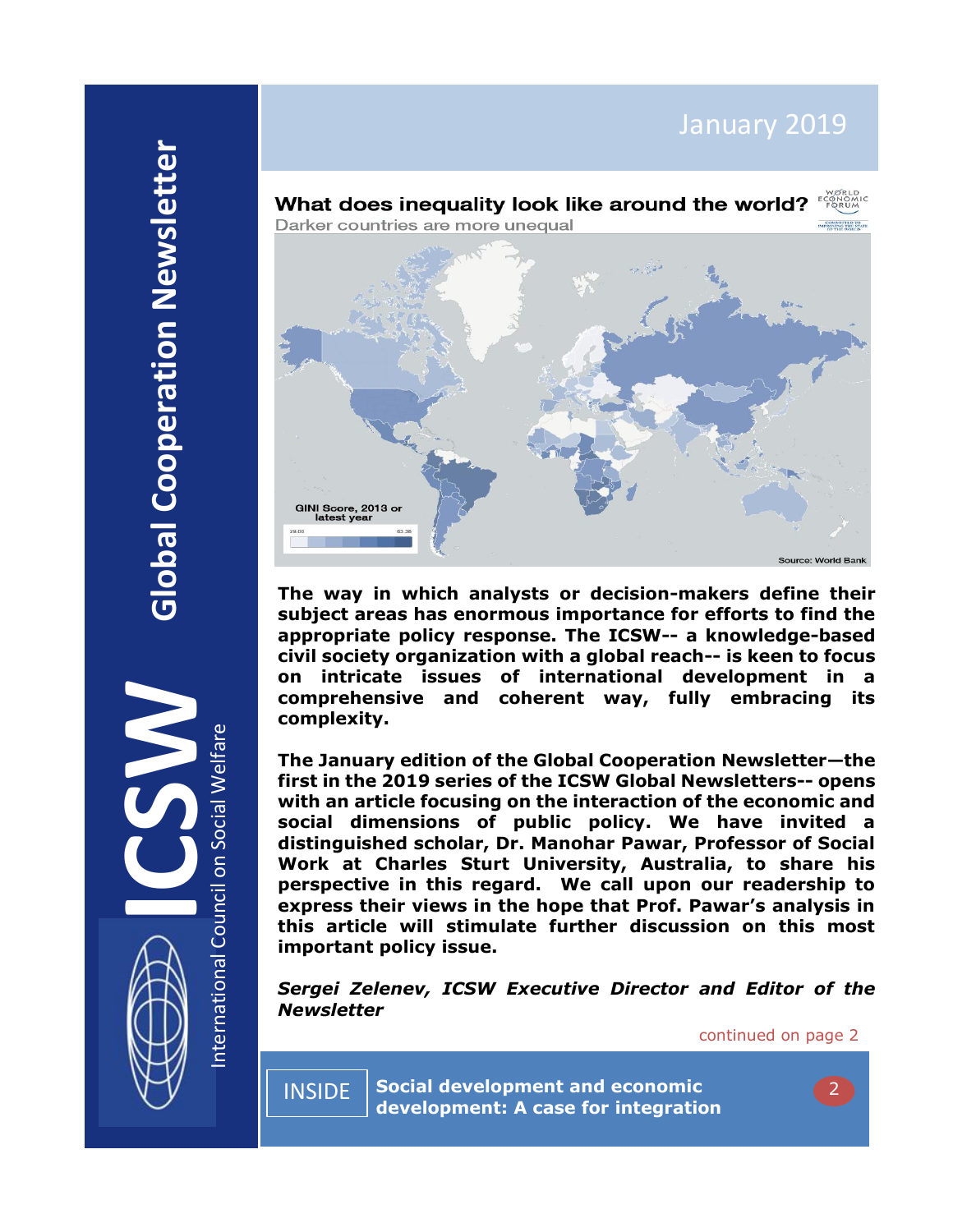#### continued from page 1

# **Social development and economic development: A case for integration** By Manohar Pawar



*Dr. Manohar Pawar is Professor of Social Work at Charles Sturt University, Australia, and President of the International Consortium for Social Development.*

One of the challenges for social development thinkers is to explain

convincingly what social development is. Unlike the relatively clear understanding of economic development, social development is generally understood differently by different scholars in different disciplines. (Pawar, 2014a; Pillai, 2017; Midgley, 1995).

We see an established culture both in the disciplines/literature and institutions, which often distinguish between social development and economic development. For example, many United Nations agencies emphasize both dimensions -- economic and social – in the names of its bodies. The World Bank has a social development division and some ministries are also named after social development (Pawar, 2014a). A similar distinction exists between public policy and social policy, as if social policy were not public and economic policy. This leads to a question, how and why is social development different from economic development?

Economic development is mostly about economic growth in a wider sense, not only an increase in aggregate output but rather the improvement in the quality of the structure of the economy, the introduction of new goods and services, and the process of improving the living standards of the population. It is closely linked to everything

that can be translated in terms of money, including the production, distribution and consumption of goods and services, taxation, gross domestic product, per capita income, infrastructure development, inflation, recession, employment creation, and so on. Economic development tends to dominate our lives both at the individual and institutional levels, and in the longer run it depends on the functioning and appropriate interaction of economic and social institutions. Social development is often seen in terms of redistribution and human welfare. In this paper, I argue that a false dichotomy has been created between social development and economic development, and that there is a need to integrate the two in a balanced way, without allowing either of them to dominate to the detriment or neglect of the other. At the national level the economic and social spheres are mostly separated in government, with clearly different domains for Ministers of Finance and Economic Development on the one hand and Ministers of Welfare and Social Development on the other hand.

In 1995, the World Summit on Social Development (WSSD) in Copenhagen identified the three core issues of social development, namely, poverty eradication, the promotion of full productive employment and social integration. Social policy received a major boost at the Summit when 10 commitments were agreed and adopted by the member states, spelling out key features of social development  $1$ . . The Summit differentiated between economic and social development and suggested that social development is necessary to complement economic development. In this vein the United Nations Development Programme in its Human Development Reports takes a similar approach. However, by 2000 the WSSD goals had been diluted and revamped to achieve a global consensus on the Millennium Development Goals (MDGs). Two key commitments of the WSSD—full employment and social integration were excluded from the MDGs list, and the eight

-

<sup>1</sup> [http://www.un.org/documents/ga/conf166/aconf166-](http://www.un.org/documents/ga/conf166/aconf166-9.htm) [9.htm](http://www.un.org/documents/ga/conf166/aconf166-9.htm)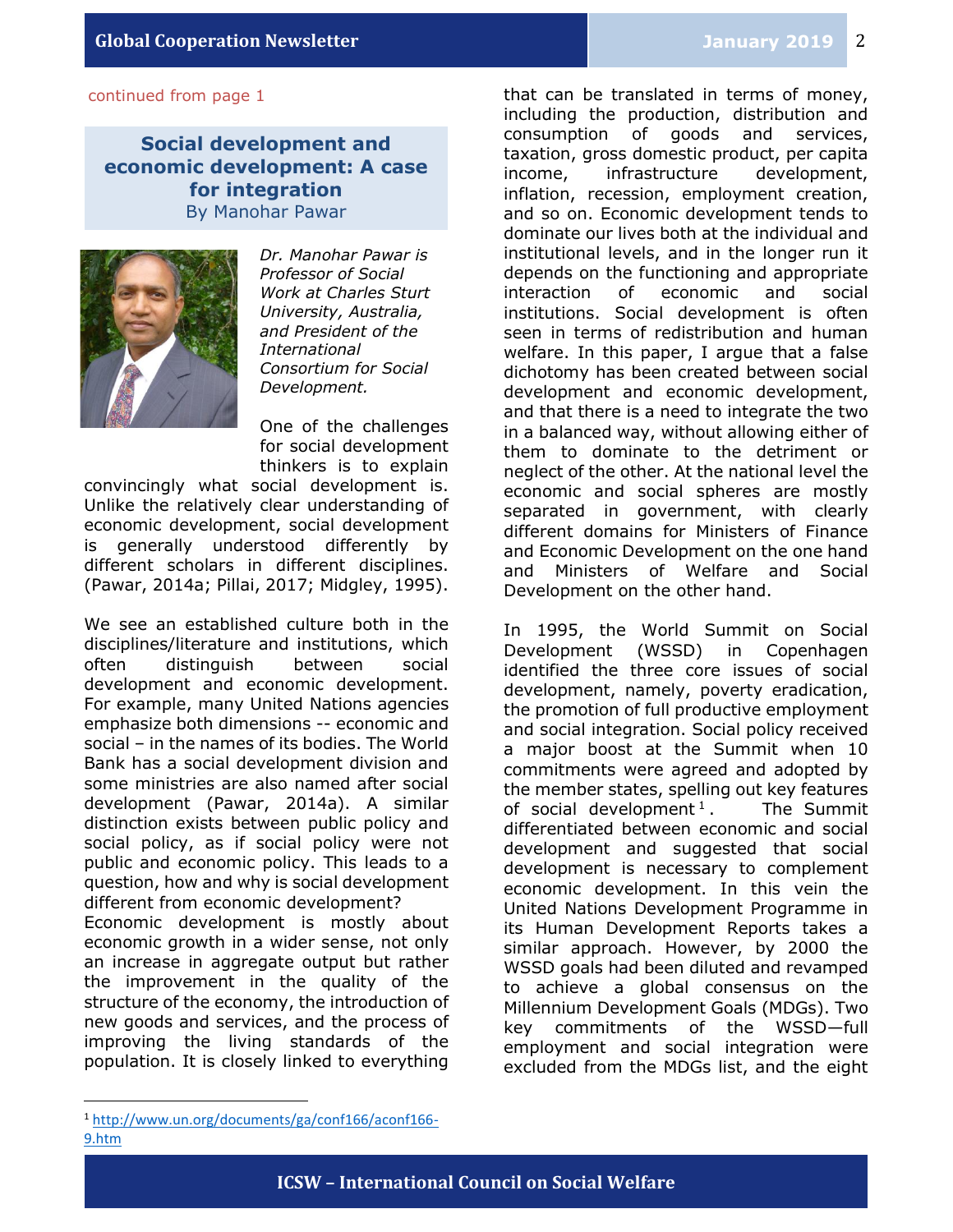3

## **January 2019**

Goals did not establish any explicit connection to economic development, merely focusing on developing countries (Pawar, 2017a). Such messages by leading international organizations reinforce the stereotype that social development is about poverty and the poor, the vulnerable, poor institutions and countries, and integrating them into the main stream.

The separation of the two aspects of development is also used in international financial institutions, perhaps for operational purposes. For example, the World Bank website in 2018 [\(http://www.worldbank.org/en/topic/social](http://www.worldbank.org/en/topic/socialdevelopment) [development\)](http://www.worldbank.org/en/topic/socialdevelopment) describes social development as follows:

*The World Bank supports social development by listening to poor people and promoting their voices in the development process; understanding and addressing their needs, priorities and aspirations; and building formal and informal institutions.* 

#### Further it states:

*Social Development focuses on the need to "put people first" in development processes. Poverty is more than low income – it is also about vulnerability, exclusion, unaccountable institutions, powerlessness, and exposure to violence. Social Development promotes social inclusion of the poor and vulnerable by empowering people, building cohesive and resilient societies, and making institutions accessible and accountable to citizens.*

The notion of social development carries with it this kind of scholarly and organizational culture. Although it is a novel concept in terms of ideas, ideals and practice, some people seem to understand social development in a somewhat pejorative sense, as it is often associated with the poor, poverty, exclusion, developing countries, and it is not economic development, which is portrayed and practised as more important than social development. The above-mentioned dichotomy between economic and social

ministries existing at the national level reinforces this divide. As a result, many people in developed countries appear to think that they have nothing to do with social development, as it is intended to deal with poor developing countries, though such contexts exist in most of the developed countries.

Given this kind of historical and scholarly culture, contemporary social development thinkers face the challenge of explaining what social development is and how it is applicable to all people and all countries. The first step towards addressing this challenge is to change our outlook on economic development in terms of our thinking, our policies and practice. As has been done by some scholars and practitioners, it is crucial to question the pre-eminence of economic development. Although economic development is necessary and important, squarely focusing on it has caused problems and disadvantages.

Growth-focused economic development has led to increases in production without any regard to their impact on people, communities and their environment. In the absence of appropriate social policies conceived as part of the macroeconomic package, a high-growth economy does not necessarily lead to high growth in other areas of human life, such as health, education and happiness. That is why alternative ways of measuring human progress, such as the happiness index, gender equality and similar approaches, have been attempted, though they are yet to become part of the main stream. Further, the emphasis on economic growth alone has led to high levels of inequality and the greater concentration of wealth in a few hands, rather than redistributing it. It has thus been creating more unequal societies. The more serious issue is that growth has sometimes occurred without generating any employment opportunities. Growth-focused economies have failed to recognise women's contribution to production through domestic work and related activities. In the pursuit of growth, significant environmental damage has occurred. In many countries, economic

**ICSW – International Council on Social Welfare**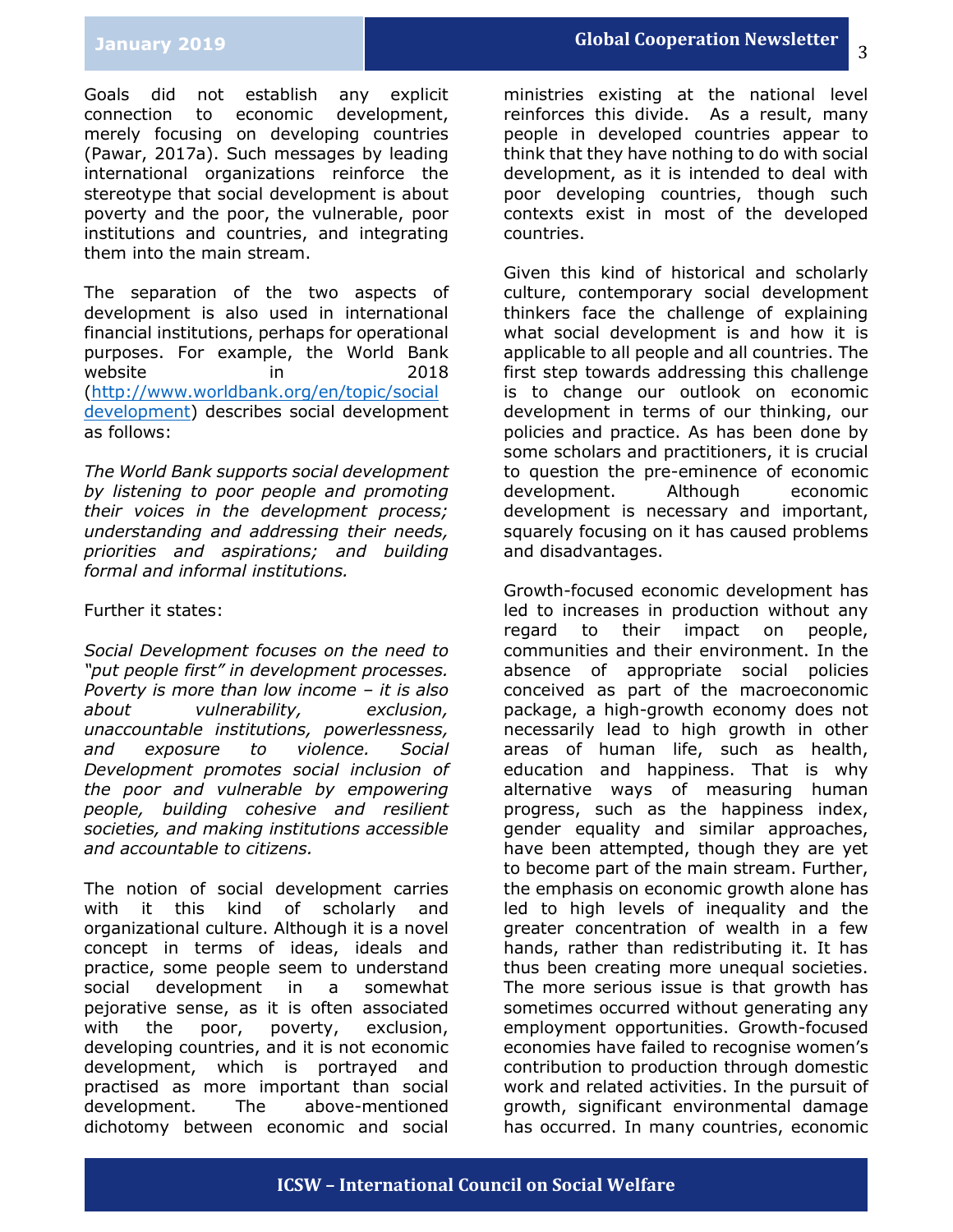development has by and large bypassed rural and remote areas, which mainly remain neglected and under-developed. In terms of social and environmental justice and human rights, economic development has not been clear about its value-base, if it has one. The linear-directed dominance of production and growth has led to an overall distorted development (Midgley, 1995) that is neither desirable nor sustainable.

Due to these and similar problems associated with tunnel-visioned economic development, it is important to give equal, if not more, importance to other dimensions of development. This is where a proper understanding of a social development approach helps. As stated earlier, irrespective of how social development is defined, from the very beginning, at least in some quarters (for example, United Nations, World Bank and many national governments), the concept of social development has been misconstrued and misunderstood as part of a binary concept that opposes social development and economic development. This kind of understanding and approach has resulted in the perception of social development as different from economic development, and that perception has led to a greater emphasis on economic change, so that only if and when the economy permitted and prospered would any thought be given to social development. This residual approach to policy formulation lacks a comprehensive vision and has proved detrimental in many cases. Moreover, if any economic vulnerabilities or pressures arose, the priority would then be to cut social development expenditure so as to uphold the economic development targets and outcomes. Many myopically minded people, particularly those who have been brainwashed with the neoliberal ideologies of market and liberal conservatism, have tended to prioritize economic development at all costs, often to the neglect of the social side of development. However, based on decades of development experience, the realization seems now to be emerging that, although economic development is important, it remains but one integral part of

social development, instead of social development versus economic development, as with much previous thinking. Social development, in terms of investment in comprehensive human and community development, and economic development go hand-in-hand and are basically two sides of one coin. Social development inherently includes economic development. This crucial change in the mindset is emerging and should lead the way into the future.

The significance of social development for economic development is part of the new thinking that needs to be effectively translated by many individuals, organizations and nation states. Towards that end, the second step in my argument is to promote the following concept of and approach to social development and practise it, so that social and economic development are integrated in such a way that the latter becomes the part of the former, rather than treating them unequally as divergent.

In order to integrate economic development with social development, my conceptualization of social development consists of seven composite variables (Pawar, 2014a). First, social development practice requires comprehensive understanding of the current conditions in a place, location or community (including the ecological environment), at whatever micro to macro levels, from the local people's perspectives. Three main questions to be addressed if one wishes to understand the current conditions are: According to the people living in the community, what are the current conditions in the community? Why do they think such conditions exist? (What are the causes of such conditions?) What do people think about changing those conditions. How can those conditions be changed for the better?

Second, by engaging local people, it is important to set goals related to social development. Generally, that is based on the assumption that the current conditions are unsatisfactory and goals needs to be set to change those conditions for the better. It is important to ensure that goals do not focus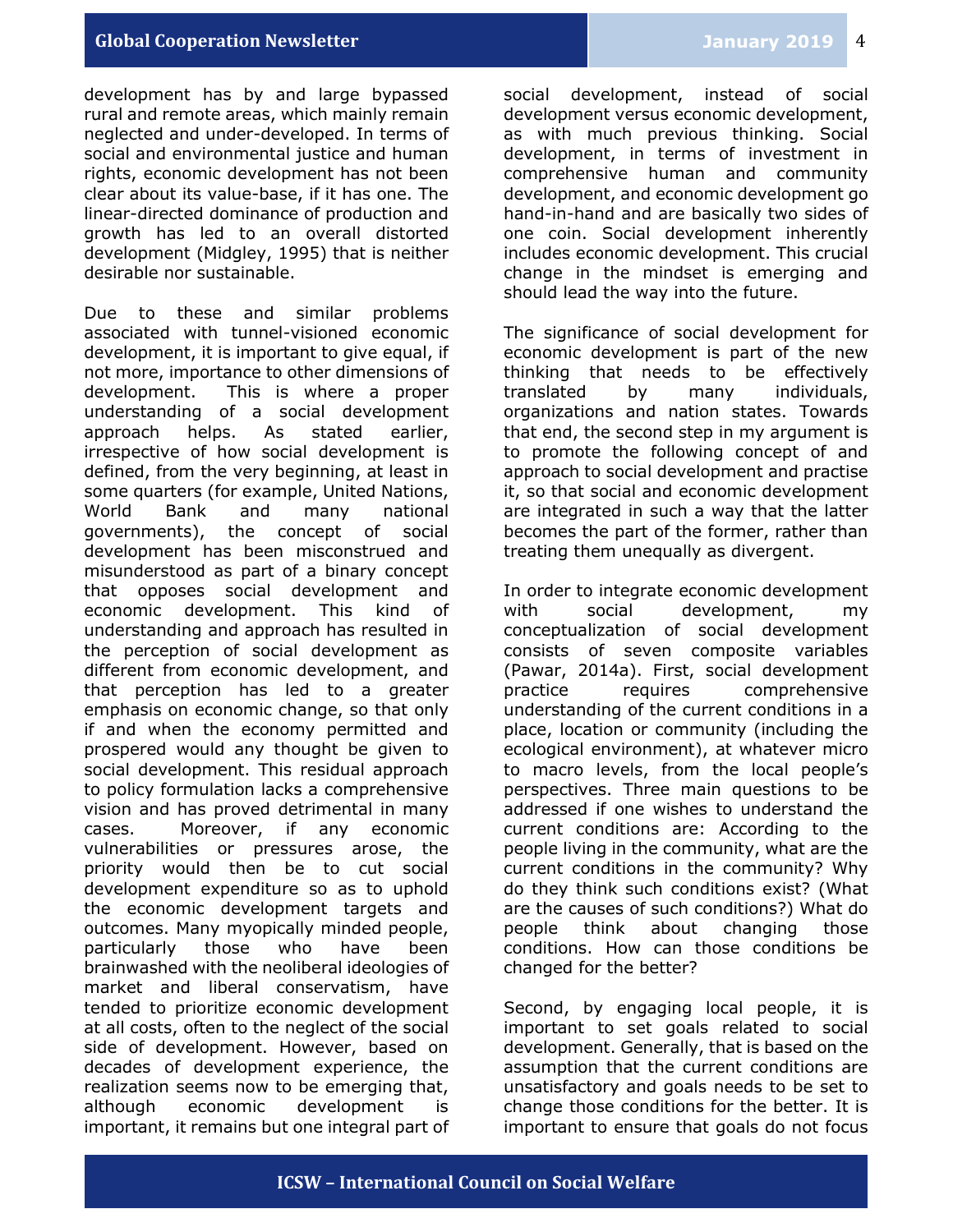only on economic development in an imbalanced way. Goals should focus on creating opportunities to realize human potential.

Third, closely connected to goals are values and processes. The values of human dignity and worth, diversity, distribution, sustaining ecology, rights and obligations, and holism need to be followed. Every nation and culture has such values, perhaps some are more pronounced than others. Agreeing on those core values is a foundational step, as it will have implications for people's choices relating to production and consumption. The challenge is that the values should emanate from people rather than be imposed on them.

Fourth, flowing from those values and goals are the processes. The integration of social and economic development ensures that the process of participation and empowerment are followed, as they are the bases of social development (Pawar, 2017). People must participate in their development, and that should empower them. Collective and individual economic development empowers people, but participatory economic development empowers more and has an added value. In many respects, participation and empowerment are not only processes, but they are also values, goals and strategies.

Fifth, integrated social and economic development can employ carefully chosen strategies that are in line with the values, goals and processes. Some of those strategies should focus on the capacitybuilding of individuals, groups and communities, on building local institutions and people's organizations and self-reliance, on creating an enabling environment, on developing social institutions and on facilitating participation in them, with accessible services for all, participatory planning and implementation, on strengthening informal community systems and civil society, and on coordination at all levels.

Sixth, such an integrated development needs to be implemented at multiple levels. They include grassroots-level communities and villages, the lowest administrative unit of governments, districts, states/provinces, within the nation and regions, at the national and international levels. Economic-oriented development alone has so far focused in an unbalanced way on certain regions/areas, for example, the unmanageable growth in urban centres, to the neglect of others. Integrating a social development perspective helps to ensure that social development occurs at all levels, benefiting all people and all areas.

Finally, and most importantly, this integrated perspective focuses on all dimensions of development at all levels, where economic development becomes one of the important dimensions of development along with others, rather than singularly dominating all development. These dimensions of development are presented in the following Figure 1, which shows how social development looks when economic development is integrated into it. From this perspective, social development practice

Figure 1: Dimensions of social development practice



*Adapted from Pawar (2014a; 2014b)*

involves understanding the current conditions, adhering to values, processes and chosen goals, and working by employing specific strategies to change those conditions across all levels and dimensions in a comprehensive way so as to achieve wellbeing and a better quality of life.

In place of dimensions, Midgley (2014) (see also Pawar, 2014b) referred to seven facets of social development: human and social capital development, creating employment,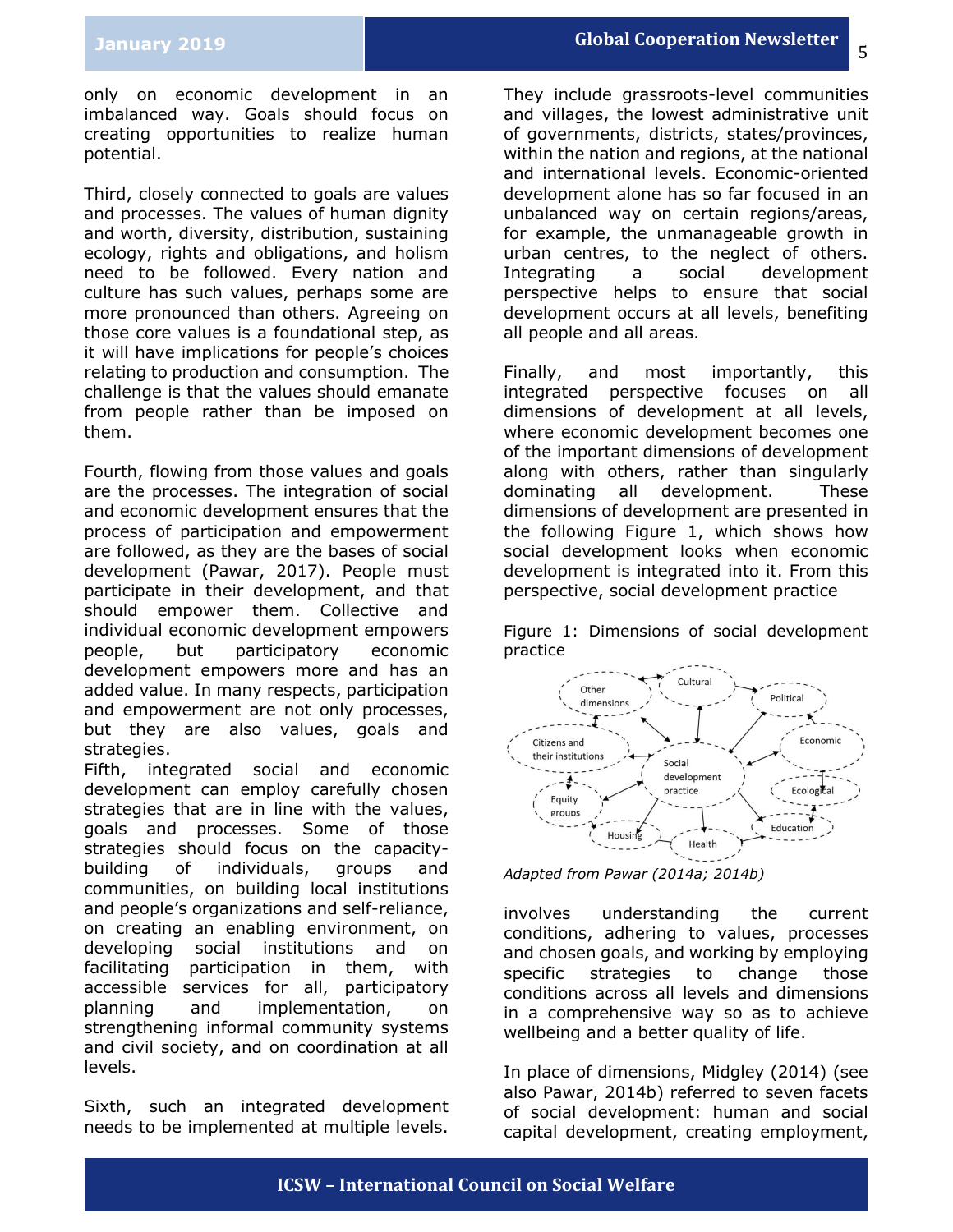### **Global Cooperation Newsletter** 6

microenterprise and microfinance, assetbuilding, social protection and social planning. Most of these facets dovetail well with the dimensions of social development presented in Figure 1. Three of Midgley's facets of development are related to economic development. Both of us appear to converge in our thinking that economic development is one of the dimensions/facets of social development. The World Bank statement cited below – "Empirical evidence and operational experience show that Social Development promotes economic growth and leads to better interventions and a higher quality of life" - in some respects confirms and reinforces a social development perspective conceptualized here, one that integrates economic development. Unlike the three 1995 WSSD goals and eight MDGs, the 17 Sustainable Development Goals [\(https://www.un.org/sustainabledevelopme](https://www.un.org/sustainabledevelopment/) [nt/](https://www.un.org/sustainabledevelopment/) sustainable-development-goals/) clearly show how they converge with the dimensions of social development practice, as they capture social, economic and environmental dimensions/goals.

These and similar emerging development trends seem to suggest that economic development is integrating with social development by becoming part of it, though its dominance needs to be further diluted so as to give space for the development of other dimensions. As argued in my introduction, we can overcome the false dichotomy between social and economic development by changing our outlook about economic development and by practising a social development approach that captures and focuses on all dimensions of development in a balanced way at all levels, so as to enhance the wellbeing of the whole population.

## **References**

Midgley, J. (1995). *Social development: The developmental perspective in social welfare.* London, UK: Sage.

Midgley, J. (2014). *Social development: Theory and practice.* London, UK: Sage.

Pawar, M. (2014a). *Social and community development practice*. New Delhi: Sage.

Pawar, M. (2014b), Book review. *Social development: Theory and practice by James Modgley,* London, Sage, 2014. Social Development Issues, 36 (2), pp. 95-96.

Pawar, M. (2017). The Need for Enhanced Community Participation. In Midgley, J. and Pawar, M., *Future Directions in Social Development* (ed). New York: Palgrave Macmillan. (pp. 61-77).

Pawar, M. (2017a). Social Development: Progress So Far. In Midgley, J. and Pawar, M., *Future Directions in Social Development* (ed). New York: Palgrave Macmillan. (pp. 21-40).

Pillai, V. K. (2017). Social development – A search for conceptual linkages. Social development Issues. 39 (1). Pp. 1-10.

World Bank (2018) Social Development, Accessed from *[http://www.worldbank.org/en/topic/sociald](http://www.worldbank.org/en/topic/socialdevelopment) [evelopment](http://www.worldbank.org/en/topic/socialdevelopment)*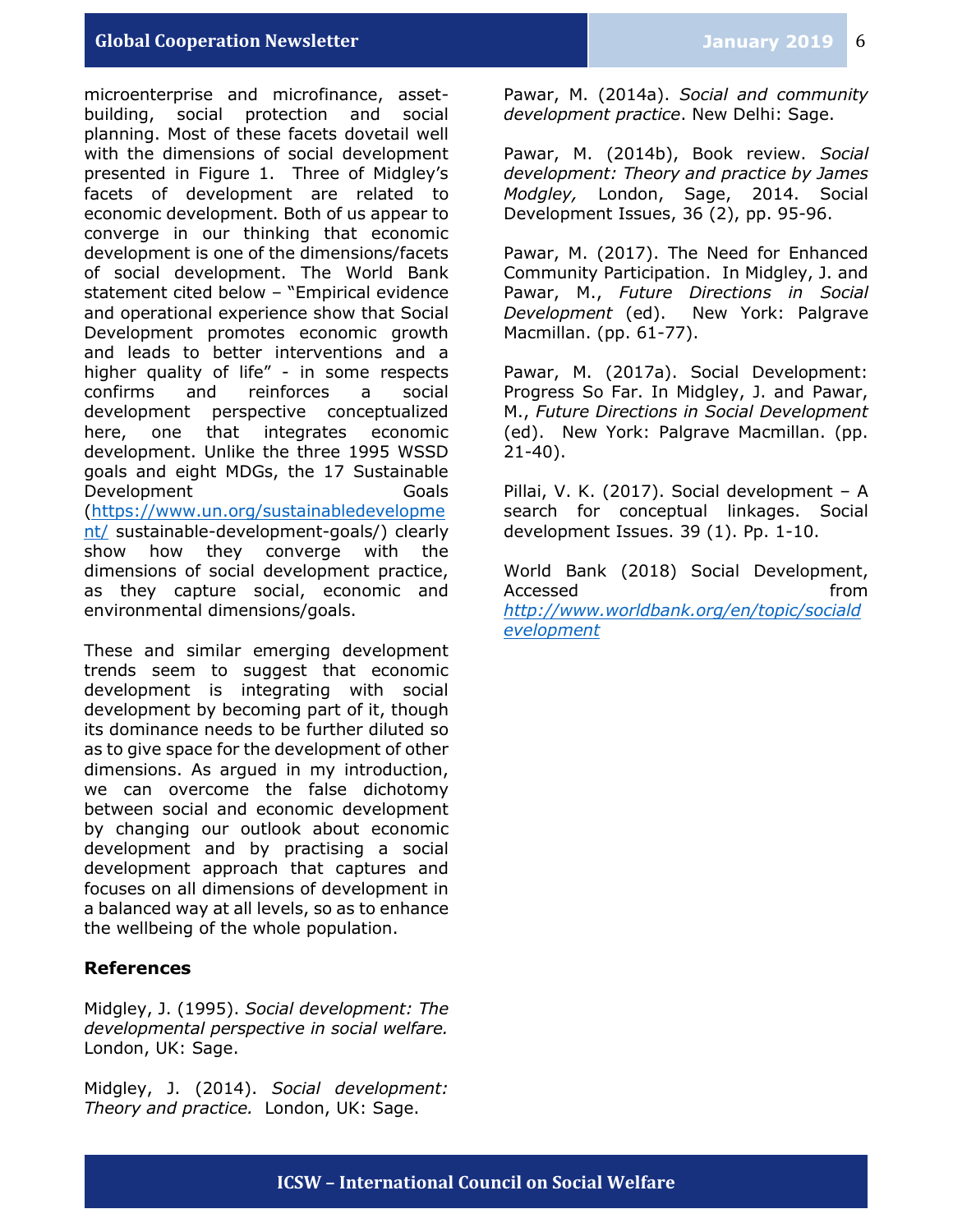**ICSW – International Council on Social Welfare**